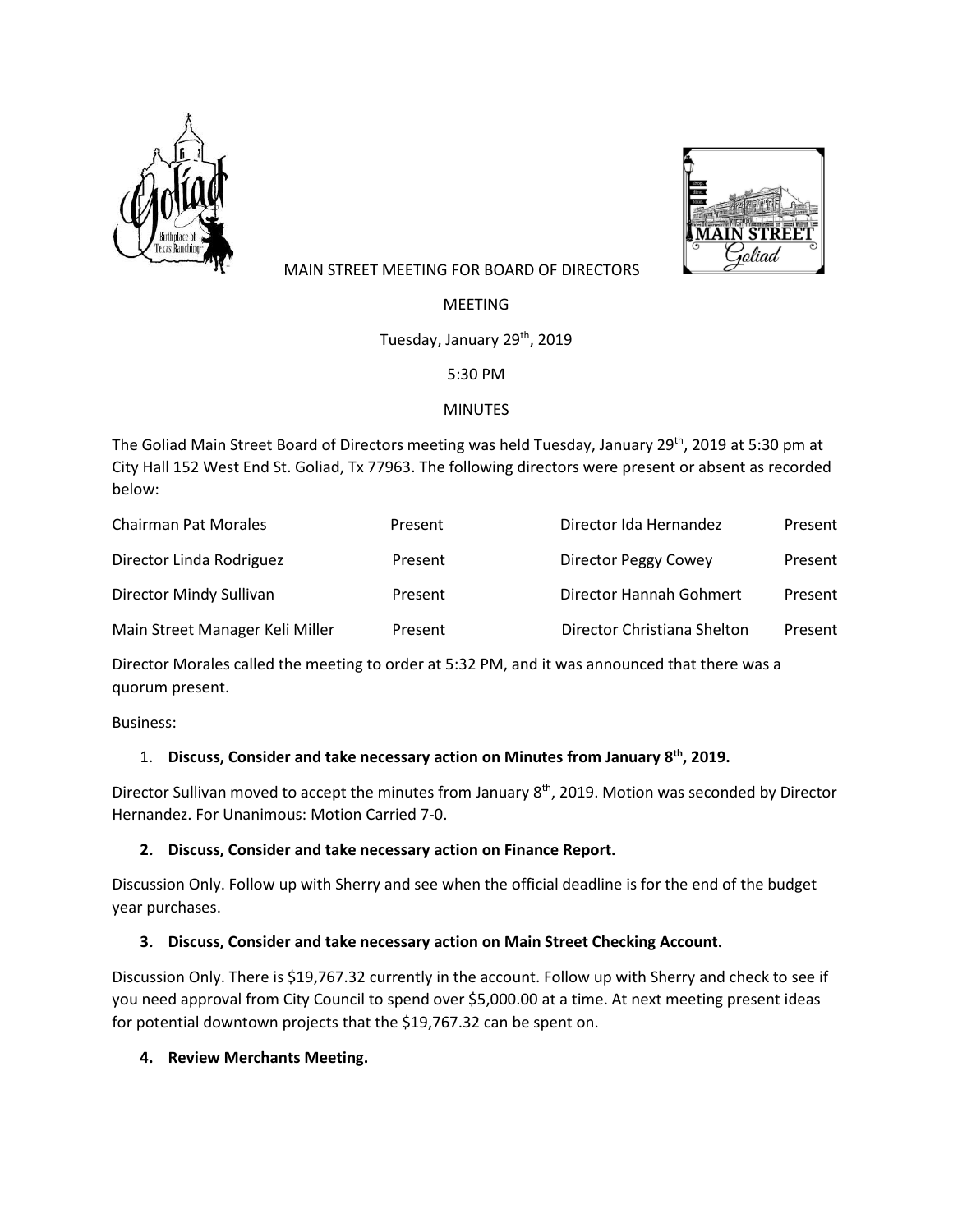Discussion Only. Director Miller went over the items discussed at the merchants meeting. The merchants chose April 6<sup>th</sup> as the date for the Spring Style Show and had new ideas for projects such as a flea market. The board stressed that the merchants be in charge of the flea market and handling money for the spaces.

### 5. **Review 10 Criteria Report.**

Discussion Only.

## 6. **Guest Speaker: Alicia Cowely regarding Tejano History Conference.**

Alicia was unable to attend the meeting reschedule for next meeting.

## **7. Discuss, Consider and take necessary action on Anice Read Recipient, Goliad Chamber of Commerce Banquet.**

Director Rodriguez nominated Alicia Cowely for the Anice Read Award. Motion was seconded by Director Sullivan. For Unanimous: Motion Carried 7-0.

# **8. Discuss, Consider and take necessary action on reserving a corporate table at Goliad Chamber of Commerce Banquet.**

Attending: Keli +1 | Pat +1 | Ida +1 | Hannah +1 | Peggy | 9 TOTAL

Director Sullivan moved to reserve one corporate table at the banquet. Motion was seconded by Director Cowey. For Unanimous: Motion Carried 7-0.

# **9. Discuss, Consider and take necessary action on accepting resignation from Director Steve Paulsgrove.**

Director Rodriguez moved to accept Director Paulsgrove resignation. Motion was seconded by Director Shelton. For Unanimous: Motion Carried 7-0.

## **10. Discuss, Consider and take necessary action on accepting resignation from Director Gaye Urban.**

Director Sullivan moved to accept Director Urban resignation. Motion was seconded by Director Rodriguez. For Unanimous: Motion Carried 7-0.

# **11. Discuss, Consider and take necessary action on All Things Crossroads Magazine 6 month ad space.**

Director Cowey moved that we don't move forward with the full page and instead ask if we can do a  $\frac{1}{2}$ page ad for \$2,250.00 for 6 months on the front inside page. Director Sullivan seconded the motion. For Unanimous: Motion Carried 7-0.

# **12. Discuss, Consider and take necessary action on Goliad Chamber of Commerce Booklet, Ad Space.**

After discussing with the board it was brought to our attention that the booklet is not supported by the Goliad Chamber of Commerce. We will not be moving forward with it.